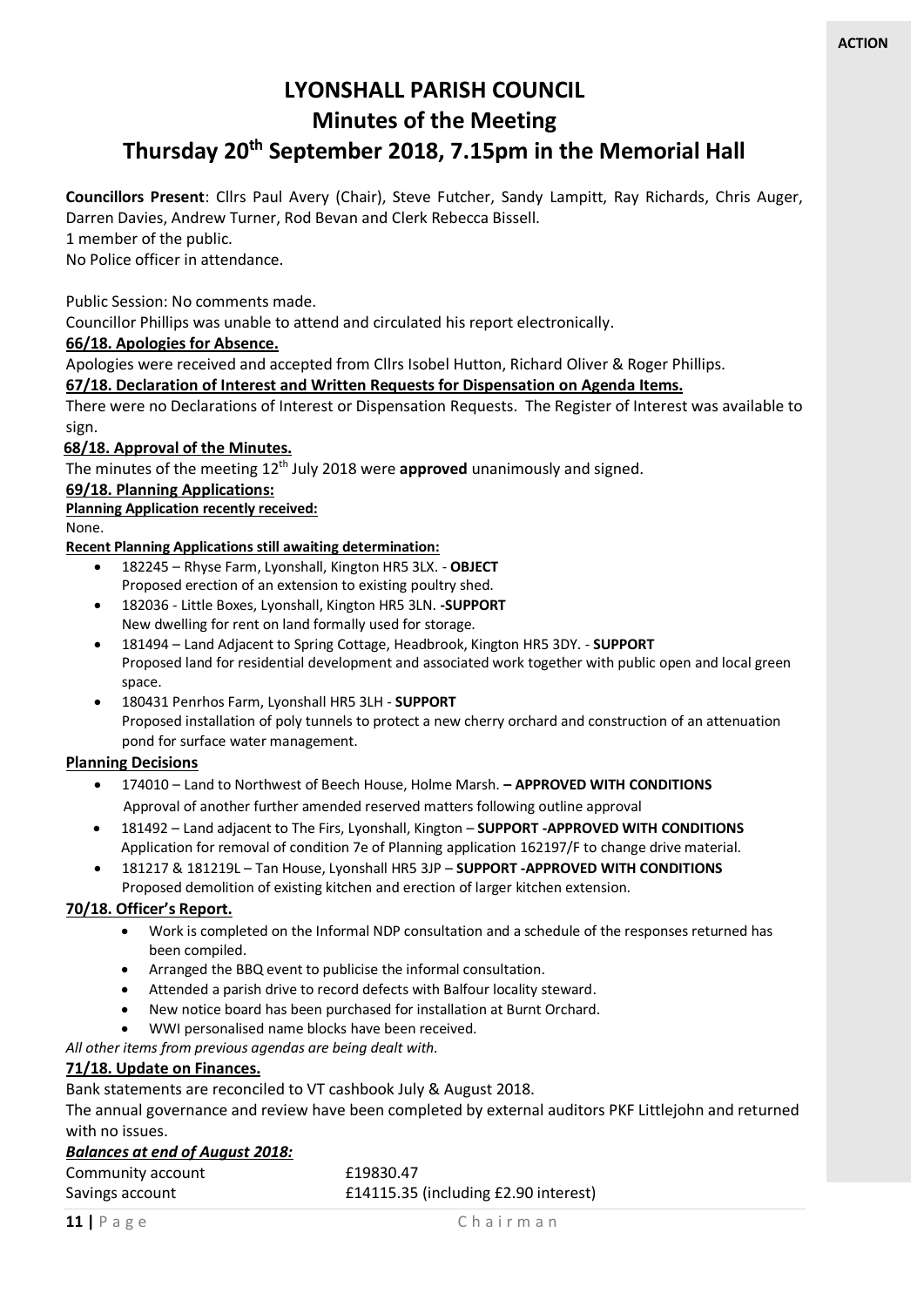| Incomo rocojuod cinco last mooting |          |
|------------------------------------|----------|
| <b>Business Saver account</b>      | £ 397.79 |
| Playground account                 | £ 603.70 |
|                                    |          |

#### *Income received since last meeting* None.

#### **Payments Approved**

Clerk's Salary & HMRC for September 2018 included NDP hours as previously agreed.

| Clerks expenses       | <b>Jul/Aug 2018</b>        | £52.67  | +VAT |
|-----------------------|----------------------------|---------|------|
| <b>Shaun Price</b>    | Various parish works       | £450.00 |      |
| Fran White            | Playground inspection 2018 | £58.60  |      |
| <b>PKF Littleiohn</b> | External audit fee         | £200.00 | +VAT |

**71/18 a)** The notice of conclusion of audit has been published.

#### **72/18. Update on Neighbourhood Development Plan.**

Cllr Avery reported completion of the informal consultation on the draft NDP. Comments received have been reviewed by the Steering Group and Consultant and amendments and corrections to the plan have

Clerk Clerk Clerk Clerk Clerk Clerk Clerk Clerk Clerk been made. **72/18 a)** Parish Councillors were informed of the changes made to the plan from comments received after the informal consultation, then considered the draft plan. The document including amendments was **APPROVED** to be submitted for the Regulation 14 stage of the process. *Clerk to forward draft plan to Herefordshire Council to prepare the Strategic Environmental Assessment (SEA) & Habitats Regulation Assessment (HRA) reports before Regulation 14 dates can be decided and published.* **73/18. Comment for Public Realm Review** Correspondence received from Herefordshire Council regarding pothole repairs and public realm services, is seeking comments for the General Scrutiny Committee review. **RESOLVED:** All councillors to consider comments and send to clerk to prepare a draft response for approval at next meeting. **74/18. Annual Playground Inspection.** The Clerk previously circulated the annual report. The report highlighted minor repairs and it was **RESOLVED** to raise a works order for the Lengthsman to make good where necessary. The report also recommended the toilet be removed. Councillors **AGREED** rather than remove it immediately, to close it for few months and wait to see if parishioners comment about the service no longer being available. *Clerk to organise.* **74/18 a). Playground Shed Security.** After the recent purchase of a new lawnmower and several local burglaries the clerk requested reinforced security to the playground shed. Councillors agreed for the Lengthsman to upgrade the wooden door and install a second padlock. *Clerk to arrange works order.* **75/18. Phone Box Renovation.** Recent correspondence from the ambulance service suggests defibrillators are not being kept in clean or suitable conditions in some phone boxes. Lyonshall phone box is not in very good repair. As this is a service the parish council provides to the community, it was **AGREED** the phone box should be repaired, renovated and painted. *Clerk to raise works order for Lengthsman to replace glass, prepare and paint box.* **76/18 Footpath Report.** Councillors reviewed the report of proposed repairs and **RESOLVED** for the Lengthsman to undertake works*. Clerk to arrange works order.* **77/18. Comment on LZ8 Diversion Proposal.** Architects for the Holme Marsh development forwarded proposed plans for the diversion of footpath LZ8 through the new housing development. It was **AGREED** the new route did not really deviate from the original path and it was a sensible proposal. *– Clerk to respond.* **78/18 Herefordshire Centre for Community Led Housing (HCCLH) event invitation.** Following correspondence from HCCLH, Councillors requested an invitation to present options at the November Parish Council meeting. - *Clerk to invite.*

#### **79/18.Comment on Children's Services Draft Plan Consultation.**

**RESOLVED:** No comment.